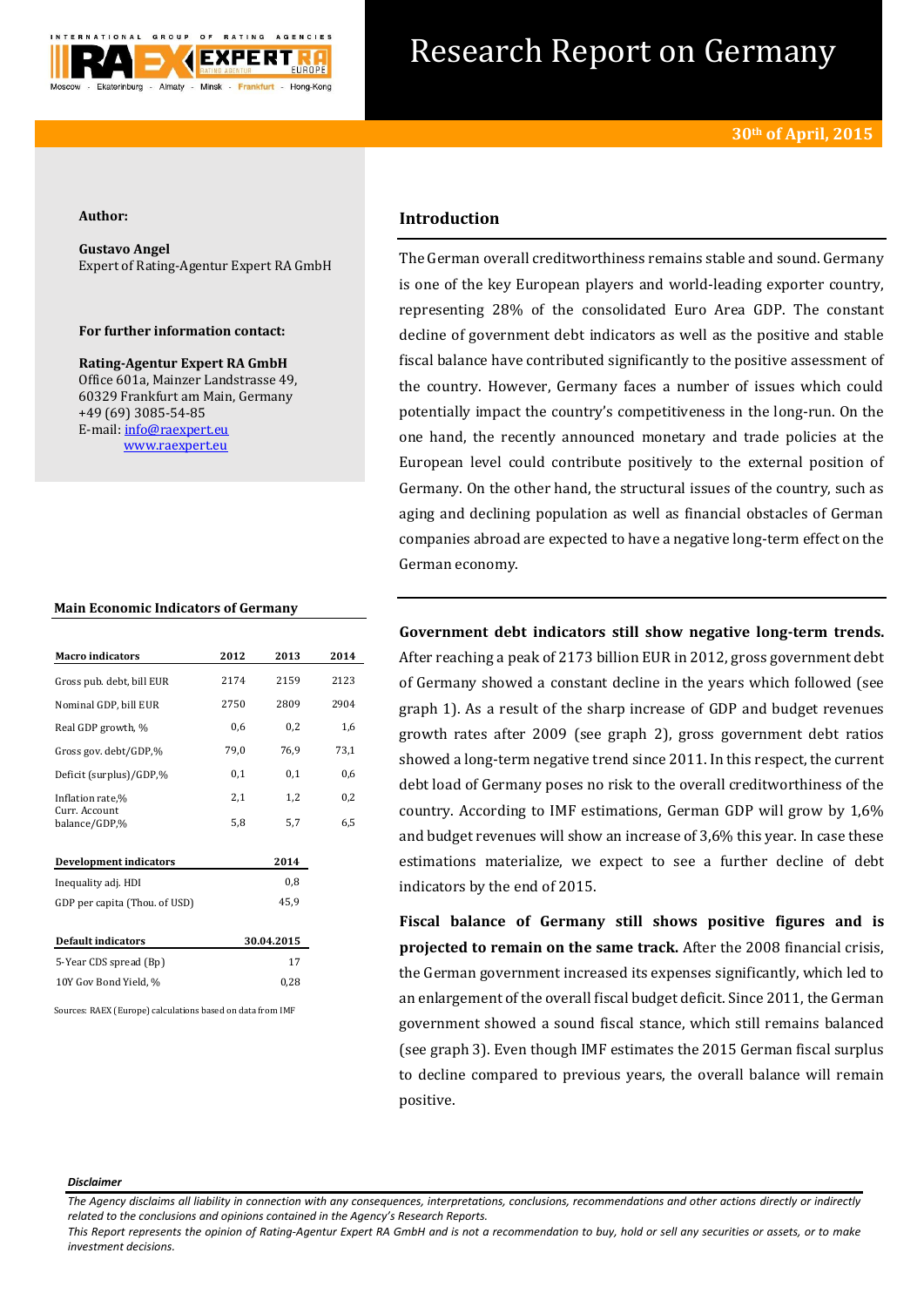#### **Graph 1:** Trend of debt indicators



Source: RAEX (Europe) calculations based on data from the IMF

### **Graph 2:** GDP and Budget revenues growth rates



Source: RAEX (Europe) calculations based on data from the IMF

**ECB's QE programme<sup>1</sup> and TTIP agreement<sup>2</sup> could compensate for loss in competitiveness caused by wage increase.** As discussed in the previous research report on Germany3, the German coalition government passed a law in 2014, which set the minimum wage at  $\epsilon$ 8,5 per hour. While many analysts agreed upon the idea that a nation-wide minimum wage would eliminate the disparities in wages arising from collective wage agreements in different sectors, opponents suggested that the law would harm Germany's economic competitiveness. Even if the concerns regarding the minimum wage law were to materialize, the recently announced QE programme from the ECB as well as the proposed TTIP agreement will have a counter effect on them. On the one hand, the QE programme enforced by the ECB since January 2015 is expected to rebound inflation rate to positive ground and to increase EU's competitiveness by weakening EURO against other currencies. On the other hand, TTIP agreement shall boost competitiveness through elimination of trade tariffs between the US and the EU. Since a final agreement on TTIP has not been reached and ECB's QE programme is still in process, RAEX Europe will keep on watch further developments on these matters.

**Germany's structural position remains unchanged.** As discussed in our previous research report, downward long-term trend in the population of Germany has been mostly fueled by a low fertility rate<sup>4</sup> (1,38 in 2012) during the last decade. In addition to this, for the last 20 years the gap between the Euro area and Germany old-age dependency ratio<sup>5</sup> has widened suggesting that German population is ageing at a higher pace than the average European population. The shrinkage of the working-age population not only poses a potential risk for the funding of the national pension system, but also remains the key headwind to growth. With industry and trade representing 42% of GDP, Germany's export-based economy is likely to reach a crossroad if current population trends are to remain in place.

**German private sector is starting to suffer from financial constraints in Russia.** Shortly after the previous research report on Russia was

#### *Disclaimer*

 $\overline{\phantom{a}}$ 

<sup>1</sup> On January 2015 the Governing Council of the European Central Bank (ECB) announced an expanded asset purchase programme (also known as quantitative easing or QE). Aimed at fulfilling the ECB's price stability mandate, this programme will see the ECB add the purchase of sovereign bonds to its existing private sector asset purchase programs.

<sup>2</sup> The Transatlantic Trade and Investment Partnership (TTIP) is a propose[d free trade agreement](http://en.wikipedia.org/wiki/Free_trade_agreement) between th[e European Union](http://en.wikipedia.org/wiki/European_Union) and th[e United States.](http://en.wikipedia.org/wiki/United_States)

<sup>&</sup>lt;sup>3</sup> Research report on Germany from 27<sup>th</sup> of November, 2014 [\(http://raexpert.eu/reports/Research\\_report\\_Germany\\_27.11.2014.pdf\)](http://raexpert.eu/reports/Research_report_Germany_27.11.2014.pdf) <sup>4</sup> The mean number of children that would be born alive to a woman during her lifetime if she was to pass through her childbearing years conforming to the fertility rates by age of a given year. The total fertility rate is also used to indicate the replacement level fertility; in more developed countries, a rate of 2.1 is considered to be the replacement level fertility rate.

<sup>5</sup> This indicator is the ratio between the total number of elderly persons of an age when they are generally economically inactive (aged 65 and over) and the number of persons of working age (from 15 to 64).

*The Agency disclaims all liability in connection with any consequences, interpretations, conclusions, recommendations and other actions directly or indirectly related to the conclusions and opinions contained in the Agency's Research Reports.*

*This Report represents the opinion of Rating-Agentur Expert RA GmbH and is not a recommendation to buy, hold or sell any securities or assets, or to make investment decisions.*